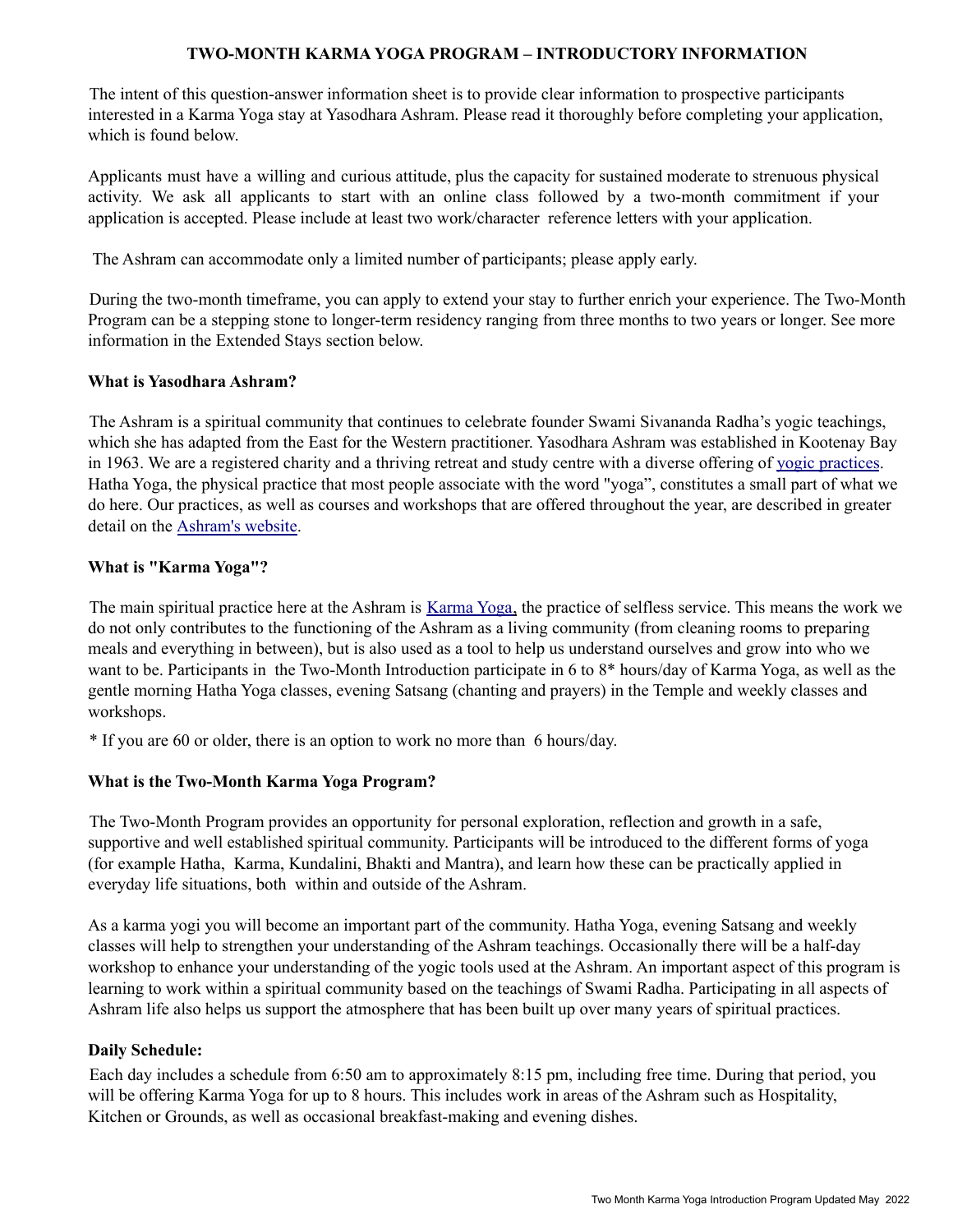An outline of the typical daily schedule looks like this:

6:50 - 7:50 Hatha Yoga class 8:00 - 8:30 Breakfast 8:30 -12:30 Karma Yoga (work as spiritual practice) 12:30 -1:00 Lunch 1:00 - 1:30 Reflection Break 1:30 - 6:00 Karma Yoga (2 to 4 hours within this time frame; hours can vary) 6:00 - 6:30 Dinner (followed by dishes, variable) 7:30 - 8:15 Satsang 'Satsang' is a Sanskrit word meaning "in the company of the wise". The community gathers for devotional singing and talks about experiences on the spiritual path.

These times vary in the summer, for example, starting earlier, taking a longer mid-day break and finishing later when it is cooler in the garden.

Please note that all meals are eaten in silence to support personal reflection.

## **Specific to this community:**

## **Drugs and alcohol**

Drugs and alcohol are not permitted in this program. Neither drugs or alcohol are necessary for spiritual growth. Upon your arrival you will be asked to sign an agreement that you will not use or possess any of these substances while you are here. Anyone found possessing or using these will be asked to leave the Ashram within 24 hours. There is a designated smoking area in the parking lot at the southern end of the Ashram for people who smoke tobacco.

## **Relationships and dress code**

At the Ashram, we invite you to enter a community of inner-directed energy, which includes the practices of celibacy and speech awareness. While here, you have the opportunity to look inward and develop a solid foundation for yourself. Because our focus is on character building, self-reliance and emotional independence, we do not encourage romantic or exclusive relationships.

We ask you to support this self-reflective atmosphere by wearing modest clothing that will be comfortable for you to work in. We also ask that you wear clean clothes to classes and in the Temple.

We understand that dress can be a sensitive area, relating to self-image and the cultural history of gender inequality, and that "modesty" is understood differently in different social contexts. If you are unsure about dress at the Ashram, please ask us and we will be happy to discuss it.

## **Yasodhara Ashram is an 'On-site Retreat' community**

Participants in the Two-Month Karma Yoga Program are asked to remain on the Ashram's property for the duration of their time in the program. Being on retreat in this way allows for the integrity of the experience to be maintained. If it becomes necessary to leave at any time due to unforeseen or extenuating circumstances, the applicant is asked to notify the office in writing.

## **Extending Your Stay – Pathways to Living & Serving in the Ashram Community**

During your initial stay we welcome you to consider whether you would benefit from an extended experience through our Pathways Program. Provided both parties agree it is a good fit, it is possible to become a Karma Yoga resident by extending in steps which might start with 3 months and could continue for 6 months, 1 year or 2+ years depending on your interests. This gives you the opportunity to deepen your spiritual focus and practices, expand your skills as you live and work alongside us as part of our community. You might become a team leader, eventually even become a teacher, and continue to gain experience that is transferable to work outside the Ashram. We will be happy to discuss possibilities with you.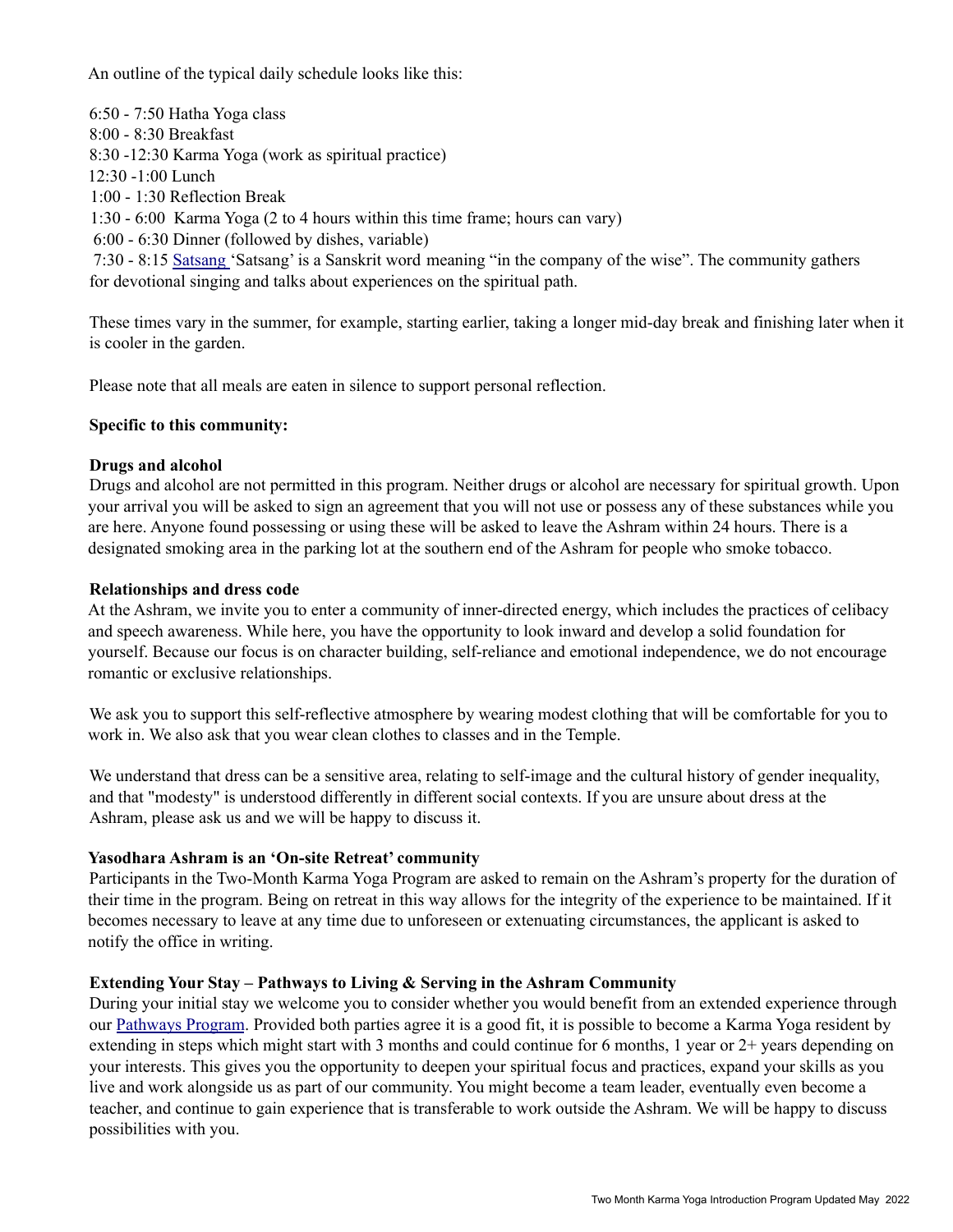## **YASODHARAASHRAM TWO-MONTH KARMA YOGA PROGRAM APPLICATION**

# **APPLICANT INFORMATION**

| Name                                                 |  |
|------------------------------------------------------|--|
| Gender Identification                                |  |
| Birth Date / / Age (minimum 18 years)                |  |
| Today's Date $\qquad (m)$ (d) (y)                    |  |
| Phone $\qquad)$                                      |  |
|                                                      |  |
| Permanent Home Address                               |  |
|                                                      |  |
| Country <u>Country</u>                               |  |
|                                                      |  |
| PERSON TO CALL IN EMERGENCY                          |  |
|                                                      |  |
|                                                      |  |
|                                                      |  |
|                                                      |  |
|                                                      |  |
| Phone $\begin{pmatrix} 1 & 1 \\ 1 & 1 \end{pmatrix}$ |  |
| <b>E-Mail Address</b>                                |  |

# **WHEN TO JOIN US**

**The 2022 intake days are: May 7 & 30, June 20, July 11, August 8 & 29, September 19, October 17,**

**November 7 & 28.**

**What is your preferred start date? \_\_\_\_\_\_\_\_\_\_\_\_\_\_\_\_\_\_\_\_\_\_\_\_\_\_\_\_\_\_\_\_\_\_\_\_\_\_\_\_\_\_\_**

**And your second choice?\_\_\_\_\_\_\_\_\_\_\_\_\_\_\_\_\_\_\_\_\_\_\_\_\_\_\_\_\_\_\_\_\_\_\_\_\_\_\_\_\_\_\_\_\_\_\_\_\_\_\_\_\_\_**

If you are traveling by air or bus we can advise you on your arrival options.

# **FOOD**

## **Food Category (Bold or circle ONE choice)**

Most of our meals are vegetarian. We occasionally offer chicken or fish. Please indicate your food preference:

Occasional Chicken or Fish; Occasional Fish; Vegetarian; Vegan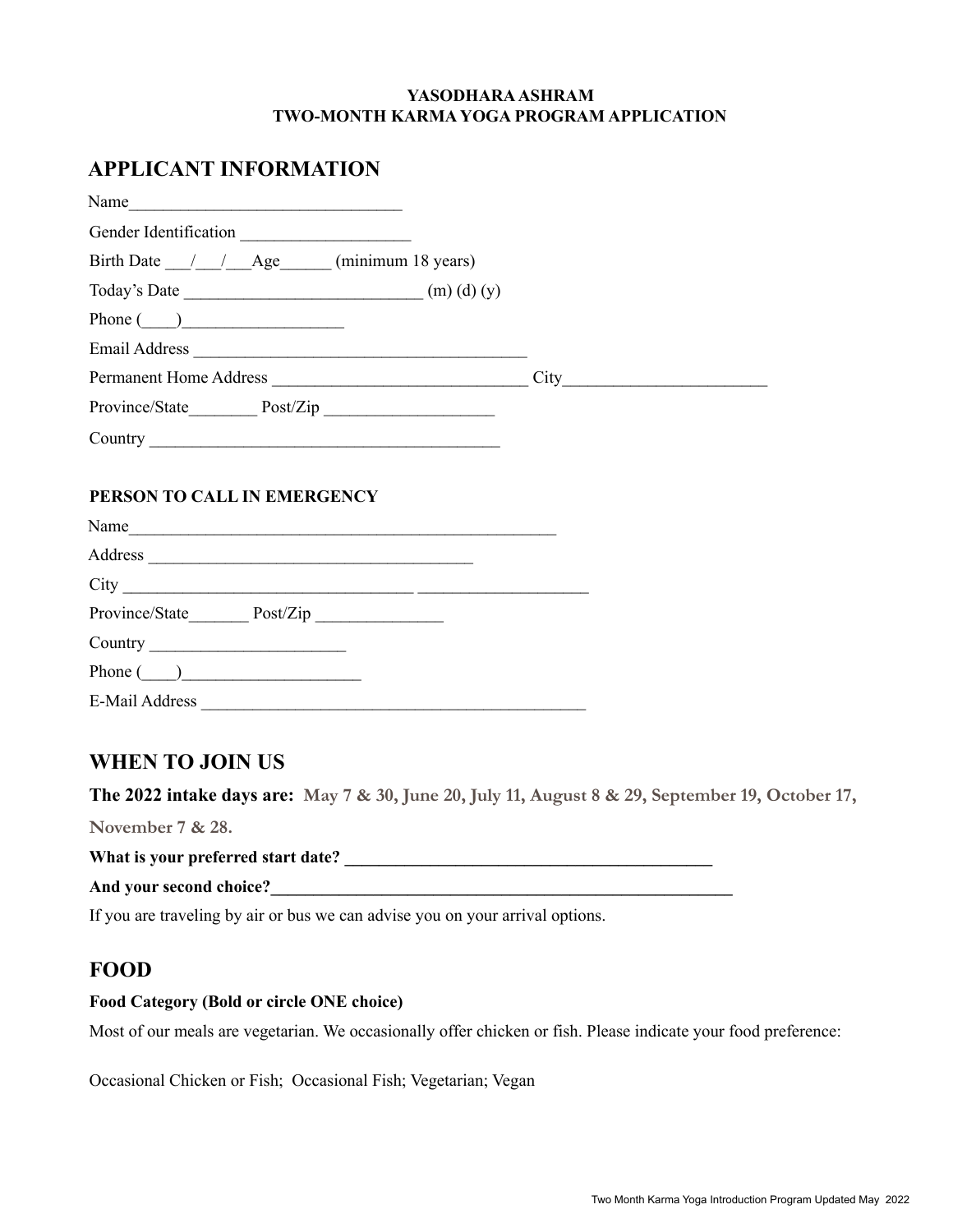A food intolerance impacts digestion and does not involve the immune system. It is not life-threatening.

Wheat Dairy Gluten Soy Nightshades Dry Beans Corn Other:

# **YOUR STAY**

## **Is this your first visit to the Ashram?**

Yes / No

If this is your first visit to the Ashram, have you taken any classes or retreats online with us? Please provide details, when? Who with? And the name of the person leading the session, if possible.

 $\_$ 

## **How are you travelling?**

# **HEALTH AND SKILLS INFORMATION**

Much of our work at the Ashram, especially in the summer and early fall is outdoors and of a physical nature – garden, orchard, grounds.

 $\mathcal{L}_\mathcal{L} = \mathcal{L}_\mathcal{L} = \mathcal{L}_\mathcal{L} = \mathcal{L}_\mathcal{L} = \mathcal{L}_\mathcal{L} = \mathcal{L}_\mathcal{L} = \mathcal{L}_\mathcal{L} = \mathcal{L}_\mathcal{L} = \mathcal{L}_\mathcal{L} = \mathcal{L}_\mathcal{L} = \mathcal{L}_\mathcal{L} = \mathcal{L}_\mathcal{L} = \mathcal{L}_\mathcal{L} = \mathcal{L}_\mathcal{L} = \mathcal{L}_\mathcal{L} = \mathcal{L}_\mathcal{L} = \mathcal{L}_\mathcal{L}$ 

# **Are you currently in good health and able to offer moderate to strenuous physical work? Yes/No**

Please identify your skills or experience:

Cooking (Kitchen)

Food preserving (PK)

Building maintenance

Vehicle maintenance

Video

Audio

IT

Online Learning

Caregiving/nursing

Book-keeping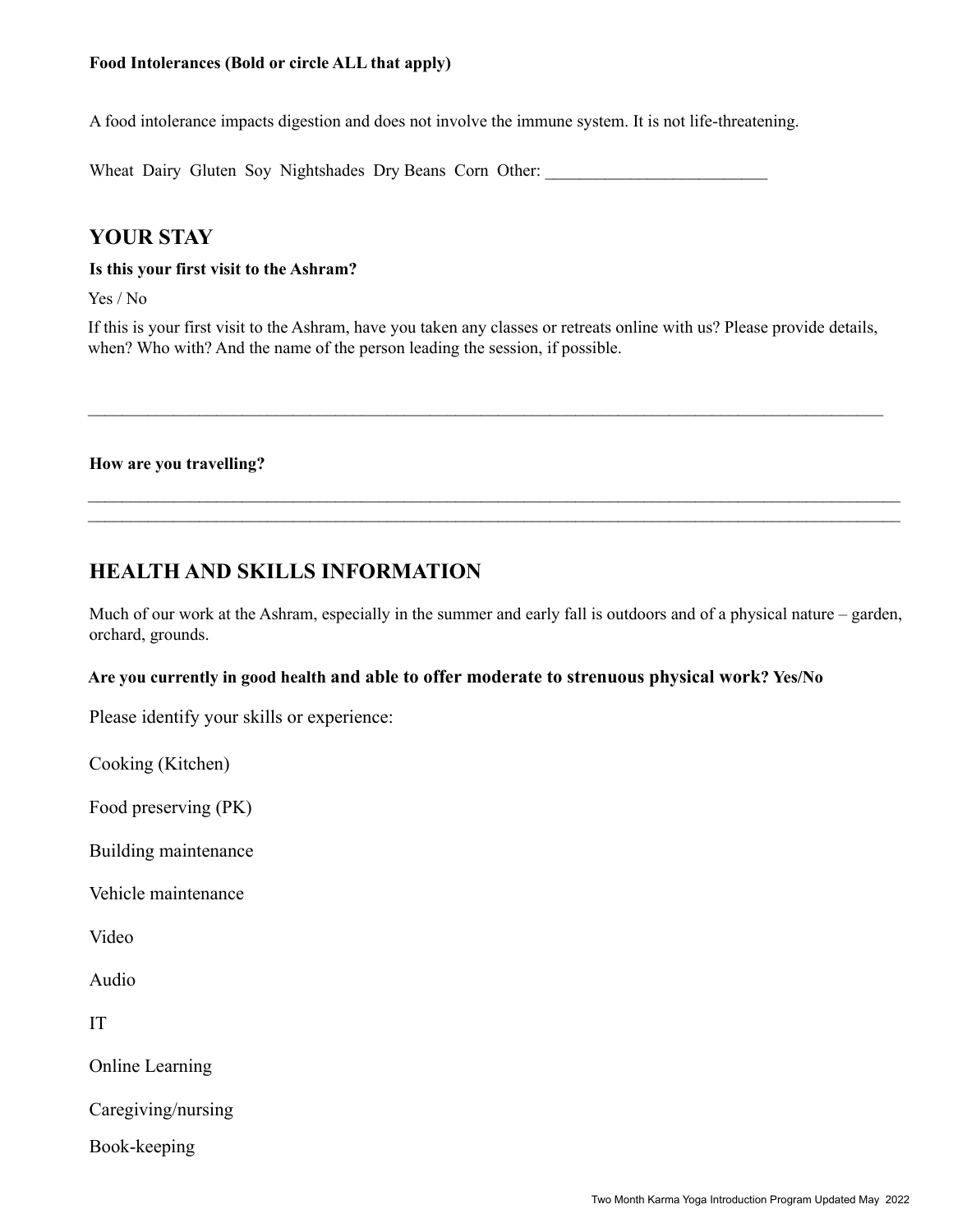House–keeping

**Other** 

# **COVID PROTOCOLS**

You will be given a rapid test for Covid upon arrival and again at the end of a two-day period. N95 masks are required in designated common indoor areas at the Ashram between tests. Our Covid protocols are updated based on the latest health and safety information. Please read our [COVID-19](https://www.yasodhara.org/coronavirus-covid-19-update/) Health and Safety plan before traveling to the Ashram.

**Emergency Medical Services:** The Ashram is at least one and a half hours from the nearest hospital and three hours from larger hospitals with specialized services. Because of the Ashram's isolated rural setting, ambulance services are not always immediately available; at best an ambulance takes half an hour or longer to arrive on the Ashram site. Although the Ashram has basic first aid and a medical clinic is nearby, the clinic is only open three days per week and is without emergency service; accordingly the Ashram's ability to respond to medical situations is limited.

Given our remote location, health services can be quite costly for individuals who do not have adequate health insurance coverage. For example, one trip to the hospital in an ambulance costs about \$400, just for the trip alone!

 $\mathcal{L}_\mathcal{L} = \mathcal{L}_\mathcal{L} = \mathcal{L}_\mathcal{L} = \mathcal{L}_\mathcal{L} = \mathcal{L}_\mathcal{L} = \mathcal{L}_\mathcal{L} = \mathcal{L}_\mathcal{L} = \mathcal{L}_\mathcal{L} = \mathcal{L}_\mathcal{L} = \mathcal{L}_\mathcal{L} = \mathcal{L}_\mathcal{L} = \mathcal{L}_\mathcal{L} = \mathcal{L}_\mathcal{L} = \mathcal{L}_\mathcal{L} = \mathcal{L}_\mathcal{L} = \mathcal{L}_\mathcal{L} = \mathcal{L}_\mathcal{L}$ 

# **Allergies (Bold or circle ONE choice)**

An allergic reaction can affect the skin, gastrointestinal, respiratory, immune or cardiovascular system.

I don't have significant allergies I'm moderately allergic

I'm severely allergic (life-threatening)

Please list each allergy and degree of severity:

# **Physical Constraints (Bold or circle ALL that apply)**

Do you have any physical constraints that could affect your participation in daily activities? None; Back problems; Knee problems; I have trouble with stairs

Other: \_\_\_\_\_\_\_\_\_\_\_\_\_\_\_\_\_\_\_\_\_\_\_\_\_\_\_

## **Medical Concerns (Bold or circle ALL that apply)**

None; Coronary; Diabetes; Asthma

Other: \_\_\_\_\_\_\_\_\_\_\_\_\_\_\_\_\_\_\_\_\_\_\_\_\_\_\_

# **Are you currently taking any medications? (Bold or circle ONE choice)**

Yes / No

If yes, please list your current medications: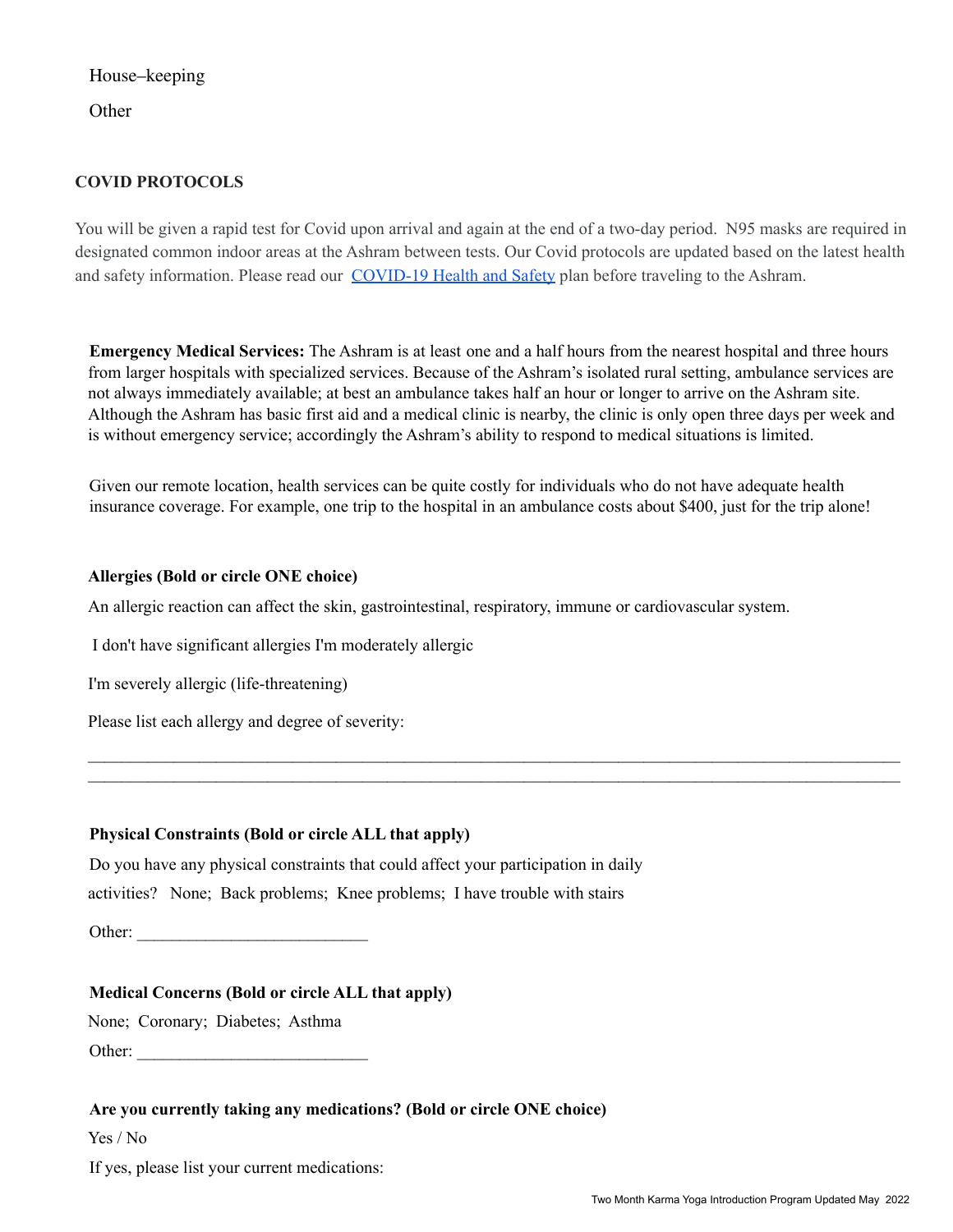## **Have you had any critical illnesses or life-threatening medical incidents?**

Yes / No

If yes, please describe:

## **Do you have any communicable health conditions that may require extra precautions to be taken to protect others with whom you may be living (e.g., athlete's foot)?**

 $\mathcal{L}_\mathcal{L} = \mathcal{L}_\mathcal{L} = \mathcal{L}_\mathcal{L} = \mathcal{L}_\mathcal{L} = \mathcal{L}_\mathcal{L} = \mathcal{L}_\mathcal{L} = \mathcal{L}_\mathcal{L} = \mathcal{L}_\mathcal{L} = \mathcal{L}_\mathcal{L} = \mathcal{L}_\mathcal{L} = \mathcal{L}_\mathcal{L} = \mathcal{L}_\mathcal{L} = \mathcal{L}_\mathcal{L} = \mathcal{L}_\mathcal{L} = \mathcal{L}_\mathcal{L} = \mathcal{L}_\mathcal{L} = \mathcal{L}_\mathcal{L}$ 

 $\_$ 

 $\mathcal{L}_\mathcal{L} = \mathcal{L}_\mathcal{L} = \mathcal{L}_\mathcal{L} = \mathcal{L}_\mathcal{L} = \mathcal{L}_\mathcal{L} = \mathcal{L}_\mathcal{L} = \mathcal{L}_\mathcal{L} = \mathcal{L}_\mathcal{L} = \mathcal{L}_\mathcal{L} = \mathcal{L}_\mathcal{L} = \mathcal{L}_\mathcal{L} = \mathcal{L}_\mathcal{L} = \mathcal{L}_\mathcal{L} = \mathcal{L}_\mathcal{L} = \mathcal{L}_\mathcal{L} = \mathcal{L}_\mathcal{L} = \mathcal{L}_\mathcal{L}$ 

 $\mathcal{L}_\mathcal{L} = \mathcal{L}_\mathcal{L} = \mathcal{L}_\mathcal{L} = \mathcal{L}_\mathcal{L} = \mathcal{L}_\mathcal{L} = \mathcal{L}_\mathcal{L} = \mathcal{L}_\mathcal{L} = \mathcal{L}_\mathcal{L} = \mathcal{L}_\mathcal{L} = \mathcal{L}_\mathcal{L} = \mathcal{L}_\mathcal{L} = \mathcal{L}_\mathcal{L} = \mathcal{L}_\mathcal{L} = \mathcal{L}_\mathcal{L} = \mathcal{L}_\mathcal{L} = \mathcal{L}_\mathcal{L} = \mathcal{L}_\mathcal{L}$ 

 $\mathcal{L}_\mathcal{L} = \mathcal{L}_\mathcal{L} = \mathcal{L}_\mathcal{L} = \mathcal{L}_\mathcal{L} = \mathcal{L}_\mathcal{L} = \mathcal{L}_\mathcal{L} = \mathcal{L}_\mathcal{L} = \mathcal{L}_\mathcal{L} = \mathcal{L}_\mathcal{L} = \mathcal{L}_\mathcal{L} = \mathcal{L}_\mathcal{L} = \mathcal{L}_\mathcal{L} = \mathcal{L}_\mathcal{L} = \mathcal{L}_\mathcal{L} = \mathcal{L}_\mathcal{L} = \mathcal{L}_\mathcal{L} = \mathcal{L}_\mathcal{L}$ 

 $\mathcal{L}_\mathcal{L} = \mathcal{L}_\mathcal{L} = \mathcal{L}_\mathcal{L} = \mathcal{L}_\mathcal{L} = \mathcal{L}_\mathcal{L} = \mathcal{L}_\mathcal{L} = \mathcal{L}_\mathcal{L} = \mathcal{L}_\mathcal{L} = \mathcal{L}_\mathcal{L} = \mathcal{L}_\mathcal{L} = \mathcal{L}_\mathcal{L} = \mathcal{L}_\mathcal{L} = \mathcal{L}_\mathcal{L} = \mathcal{L}_\mathcal{L} = \mathcal{L}_\mathcal{L} = \mathcal{L}_\mathcal{L} = \mathcal{L}_\mathcal{L}$ 

 $\mathcal{L}_\mathcal{L} = \mathcal{L}_\mathcal{L} = \mathcal{L}_\mathcal{L} = \mathcal{L}_\mathcal{L} = \mathcal{L}_\mathcal{L} = \mathcal{L}_\mathcal{L} = \mathcal{L}_\mathcal{L} = \mathcal{L}_\mathcal{L} = \mathcal{L}_\mathcal{L} = \mathcal{L}_\mathcal{L} = \mathcal{L}_\mathcal{L} = \mathcal{L}_\mathcal{L} = \mathcal{L}_\mathcal{L} = \mathcal{L}_\mathcal{L} = \mathcal{L}_\mathcal{L} = \mathcal{L}_\mathcal{L} = \mathcal{L}_\mathcal{L}$ 

Yes / No If yes, please describe the condition and precautions you take.

# **Do you have any emotional or mental conditions that may affect you during your stay?** Yes / No

If yes, please describe:

## **Are you currently under the care of a therapist, counselor or physician?**

Yes / No If yes, please describe:

## **Do you smoke?**

Yes / No

## **Are you currently or have you in the past struggled with substance abuse, dependency or addiction?** Yes / No

If yes, please provide details including any treatment or recovery program: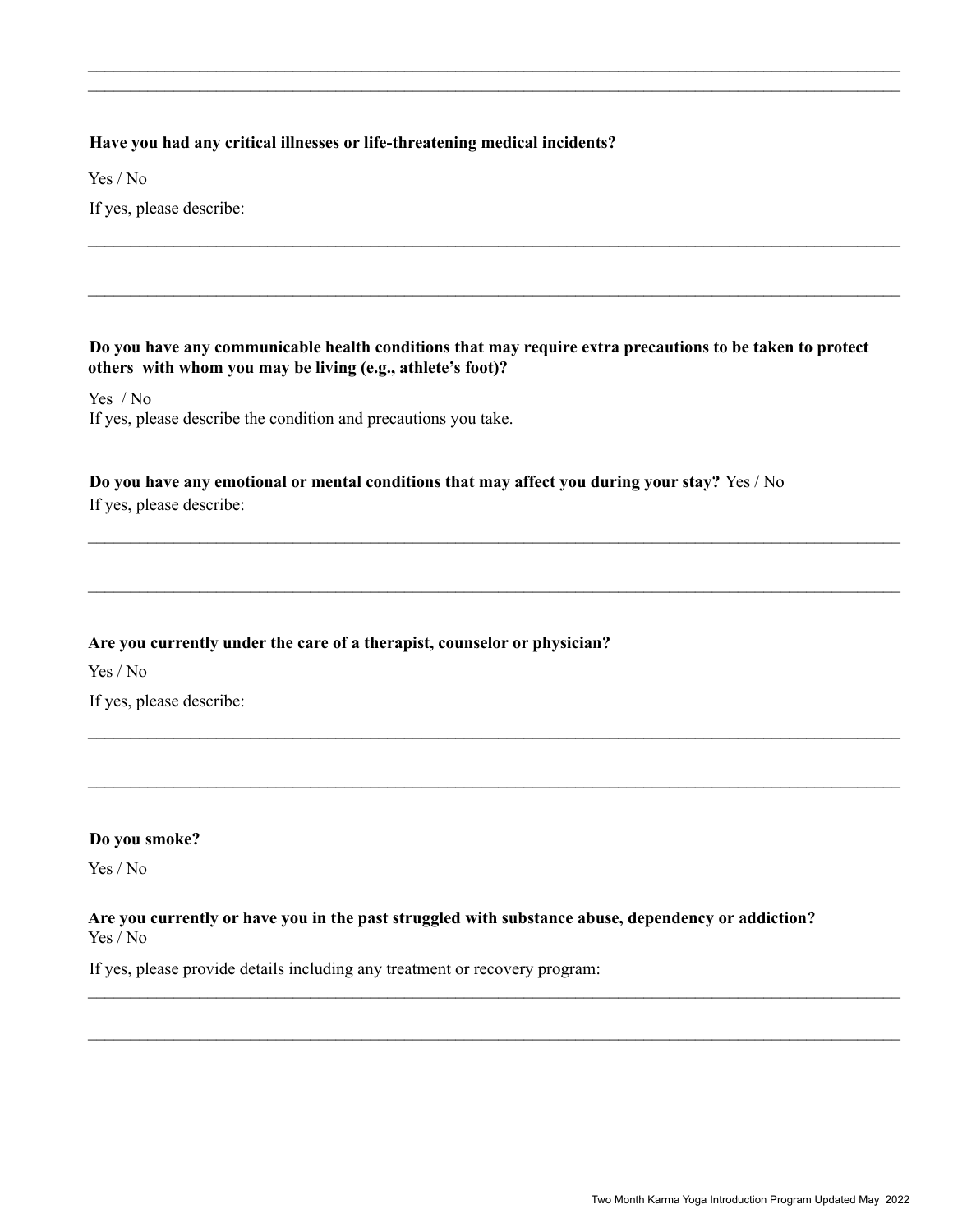$\mathcal{L}_\mathcal{L} = \mathcal{L}_\mathcal{L} = \mathcal{L}_\mathcal{L} = \mathcal{L}_\mathcal{L} = \mathcal{L}_\mathcal{L} = \mathcal{L}_\mathcal{L} = \mathcal{L}_\mathcal{L} = \mathcal{L}_\mathcal{L} = \mathcal{L}_\mathcal{L} = \mathcal{L}_\mathcal{L} = \mathcal{L}_\mathcal{L} = \mathcal{L}_\mathcal{L} = \mathcal{L}_\mathcal{L} = \mathcal{L}_\mathcal{L} = \mathcal{L}_\mathcal{L} = \mathcal{L}_\mathcal{L} = \mathcal{L}_\mathcal{L}$ 

 $\_$ 

# **HEALTH COVERAGE**

If you are from outside Canada, you will need to send us a copy of your health insurance policy that is valid for your time in Canada. If from Canada, you will need to have a valid health care card. Otherwise, you will need to purchase emergency travel insurance for your time here. Your acceptance into the program is dependent on this document.

 $\mathcal{L}_\mathcal{L} = \mathcal{L}_\mathcal{L} = \mathcal{L}_\mathcal{L} = \mathcal{L}_\mathcal{L} = \mathcal{L}_\mathcal{L} = \mathcal{L}_\mathcal{L} = \mathcal{L}_\mathcal{L} = \mathcal{L}_\mathcal{L} = \mathcal{L}_\mathcal{L} = \mathcal{L}_\mathcal{L} = \mathcal{L}_\mathcal{L} = \mathcal{L}_\mathcal{L} = \mathcal{L}_\mathcal{L} = \mathcal{L}_\mathcal{L} = \mathcal{L}_\mathcal{L} = \mathcal{L}_\mathcal{L} = \mathcal{L}_\mathcal{L}$ 

 $\mathcal{L}_\mathcal{L} = \mathcal{L}_\mathcal{L} = \mathcal{L}_\mathcal{L} = \mathcal{L}_\mathcal{L} = \mathcal{L}_\mathcal{L} = \mathcal{L}_\mathcal{L} = \mathcal{L}_\mathcal{L} = \mathcal{L}_\mathcal{L} = \mathcal{L}_\mathcal{L} = \mathcal{L}_\mathcal{L} = \mathcal{L}_\mathcal{L} = \mathcal{L}_\mathcal{L} = \mathcal{L}_\mathcal{L} = \mathcal{L}_\mathcal{L} = \mathcal{L}_\mathcal{L} = \mathcal{L}_\mathcal{L} = \mathcal{L}_\mathcal{L}$ 

What is the status of your health insurance coverage? Briefly describe the name of your plan, and what **coverage it provides.**

Do you have funds available to you to cover possible medical related costs that may be incurred while you are **here at the Ashram?**

 $\mathcal{L}_\mathcal{L} = \mathcal{L}_\mathcal{L} = \mathcal{L}_\mathcal{L} = \mathcal{L}_\mathcal{L} = \mathcal{L}_\mathcal{L} = \mathcal{L}_\mathcal{L} = \mathcal{L}_\mathcal{L} = \mathcal{L}_\mathcal{L} = \mathcal{L}_\mathcal{L} = \mathcal{L}_\mathcal{L} = \mathcal{L}_\mathcal{L} = \mathcal{L}_\mathcal{L} = \mathcal{L}_\mathcal{L} = \mathcal{L}_\mathcal{L} = \mathcal{L}_\mathcal{L} = \mathcal{L}_\mathcal{L} = \mathcal{L}_\mathcal{L}$ 

 $\mathcal{L}_\mathcal{L} = \mathcal{L}_\mathcal{L} = \mathcal{L}_\mathcal{L} = \mathcal{L}_\mathcal{L} = \mathcal{L}_\mathcal{L} = \mathcal{L}_\mathcal{L} = \mathcal{L}_\mathcal{L} = \mathcal{L}_\mathcal{L} = \mathcal{L}_\mathcal{L} = \mathcal{L}_\mathcal{L} = \mathcal{L}_\mathcal{L} = \mathcal{L}_\mathcal{L} = \mathcal{L}_\mathcal{L} = \mathcal{L}_\mathcal{L} = \mathcal{L}_\mathcal{L} = \mathcal{L}_\mathcal{L} = \mathcal{L}_\mathcal{L}$ 

Yes / No

If yes, please describe how you would be able to access these funds in the case of an emergency.

# **FINANCIAL CONSIDERATIONS**

This program is funded by donations given in a spirit of generosity and is offered to you, the program applicant, at no cost. The value of the room, board, tuition and services you receive for one month at the Ashram is approximately \$2400. Delicious organic meals, shared accommodation, your weekly classes and half-day workshops are included.

We welcome any contribution you can offer towards mitigating these costs and supporting the program. Please indicate your possible contribution:

I would like to make a contribution of \$\_\_\_\_\_\_\_\_\_\_towards the cost of my participation in the Two Month Program. Any amount above \$4800 will be treated as a donation and eligible for a receipt for tax purposes.

Also note that participants generally require about \$100 each month to cover fees such as internet, telephone, laundry and other sundries. Sufficient funds must also be available to pay for your departure plans.

Do you have these funds available? Yes / No

We are fortunate that donations help us to maintain this program. Please consider encouraging others to donate (tax receipted) to the Ashram's Learning & Outreach Fund which in part funds the Two Month Karma Yoga Program and our program for returning Karma Yogis!